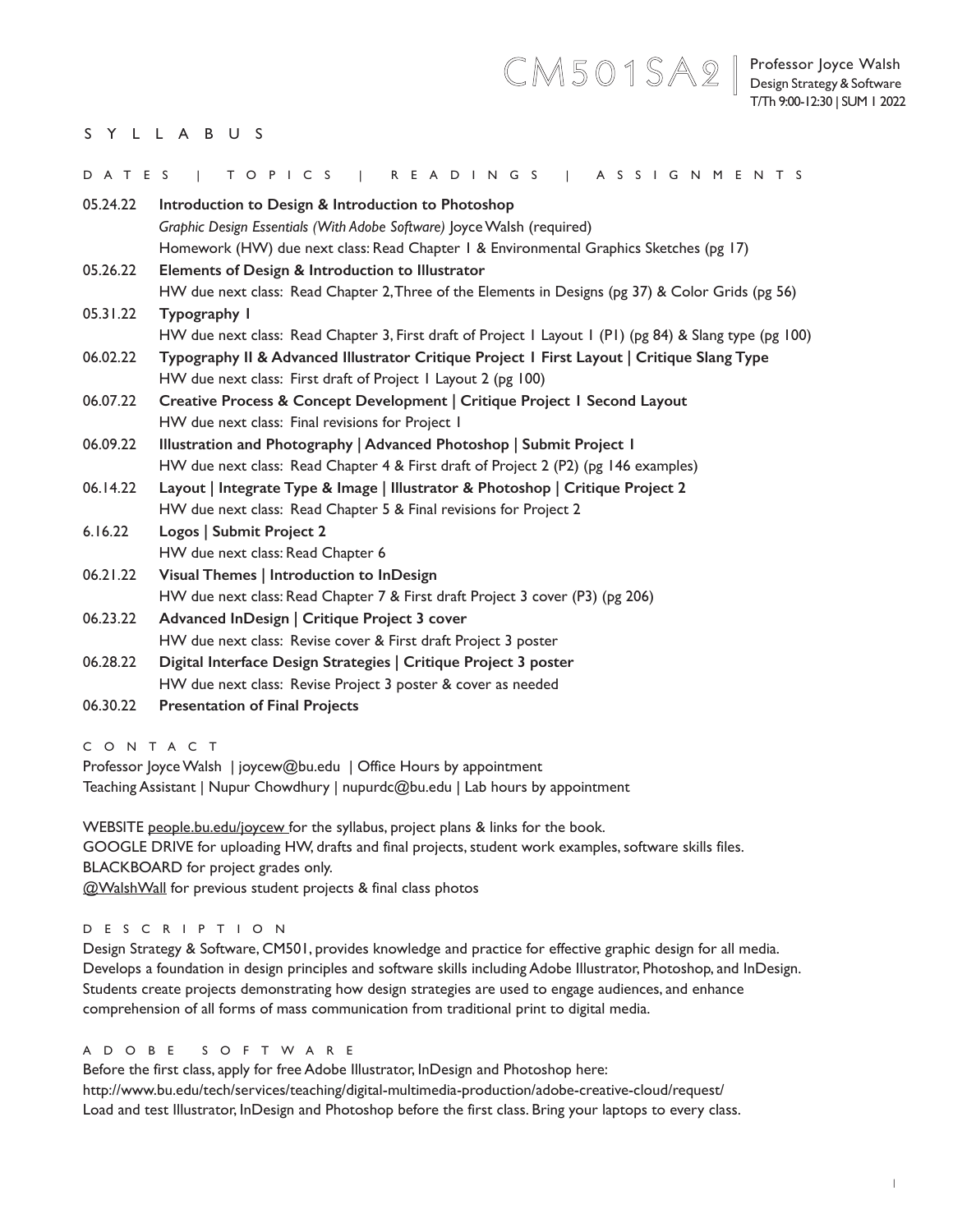## Professor Joyce Walsh Design Strategy & Software T/Th 9:00-12:30 | SUM 1 2022

CM501SA2**|**

# SYLLABUS

## PROJECTS | CLASS WORK | HW | GRADES

## PROJECTS

The three projects are designed for students to demonstrate their developing knowledge of principles governing design, strategies for effective visual communication, and to build a strong foundation in creative software skills.

Projects become more complex as we progress through the semester.

P1 The first project will emphasize typography and color knowledge while learning Illustrator skills.

P2 The second project will add images and layout strategies while learning Photoshop and Illustrator skills.

P3 The third project involves visual themes, which includes all of the topics students have learned: color,

type, images, layout, and graphic elements. Students establish visual themes throughout multiple formats for this final project while developing expertise using InDesign, Illustrator and Photoshop.

# D I S C U S S I O N S &

# READINGS

In addition to project work, slide lecture-discussions and required readings introduce students to many notable works in the arts, both historical and contemporary. These works reveal graphic design history and their cultural contexts. Examples include the Caves at Lascaux, the history of the development of the symbols of the western alphabet, and Müller-Brockmann's application of the Golden Section with the emergence of International Style.

## I N - C L A S S &

# HOMEWORK ASSIGNMENTS

In-class and homework assignments reinforce design principles, strategies and understanding of contemporary and historical design, while learning new software. As students develop software skills, they reiterate design knowledge in a variety of ways, deepening their understanding of both areas. For example, throughout the semester, students design and write evaluative analyses using design vocabulary, while developing new software skills.

Class participation and completion of in-class assignments and homework comprise 25% of the final grade.

# PRINTING

To print in the lab: http://www.bu.edu/comtech/students/laptop-information/how-to-print-from-a-laptop/

# SUPPLIES

Sketchbook, black marker, thumb or external drive (for backups). Before the first class apply for, download and test Adobe software (see note on pg 1).

## GRADES

Attendance during class time is required. Asynchronous students watch all class videos and meet weekly during office hours. Project grades are posted on Blackboard. Final semester grades are posted on the Student Link.

The three projects are weighted equally and account for 75% of the final grade.

Class participation and completion of in-class assignments and homework comprise 25% of the final grade. No late class work or homework is accepted. Late projects will be penalized 10% for each class past the due date.

Letter grade numeric values: A 100-95 | A- 94-90 | B+ 89-88 | B 87-84 | B- 83-80 | C+ 79-77 | C 76-74 | C- 73-70 | D 69-60 | 59-0 F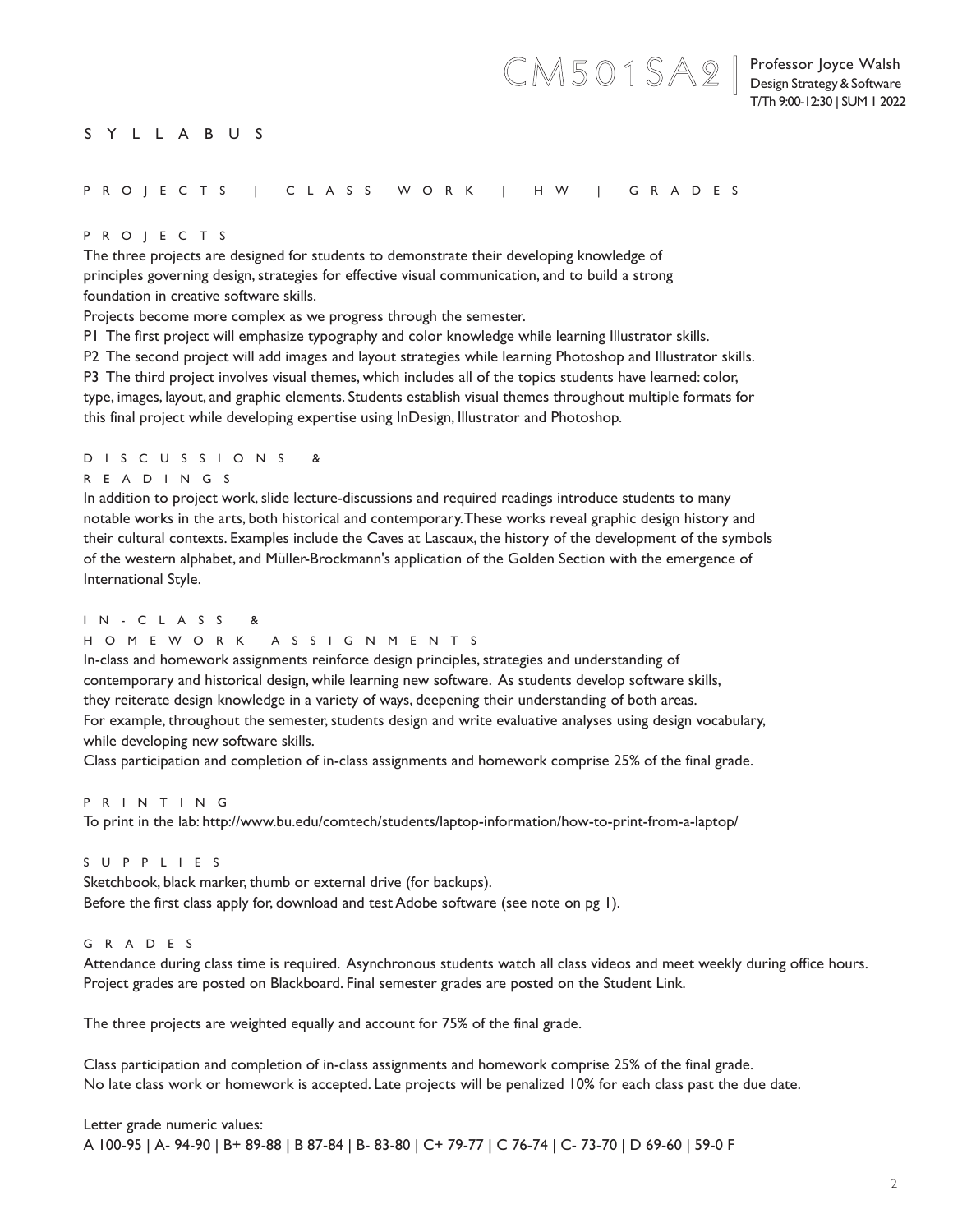CM501SA2**|**

# SYLLABUS

## ARTISTIC EXPRESSION | CREATIVITY /INNOVATION | DIGITAL/MULTIMEDIA EXPRESSION

### BU HUB LEARNING OUTCOMES

#### AESTHETIC EXPLORATION {AE}

- 1| Students will demonstrate knowledge and appreciation of notable works in literature and/or the arts, including the cultural contexts in which those works were created, and be able to identify their ongoing significance and relevance.
- 2| Students will demonstrate the reasoning skills and vocabulary necessary to interpret a work of art (literature, music, visual arts, etc.).
- 3| Students will produce evaluative, analytical, or creative works that demonstrate an understanding of the characteristics—such as genres, modes, styles, and cultural history– of at least one literary or artistic medium.

#### CREATIVITY/INNOVATION {CI}

- 4| Students will demonstrate understanding of creativity as a learnable, iterative process of imagining new possibilities that involves risk-taking, use of multiple strategies, and reconceiving in response to feedback, and will be able to identify individual and institutional factors that promote and inhibit creativity.
- 5| Students will be able to exercise their own potential for engaging in creative activity by conceiving and executing original work either alone or as part of a team.

#### DIGITAL/MULTIMEDIA EXPRESSION {DME}

- 6| Students will be able to craft and deliver responsible, considered, and well-structured arguments using media and modes of expression appropriate to the situation.
- 7| Students will be able to demonstrate an understanding of the capabilities of various communication technologies and be able to use these technologies ethically and effectively.
- 8| Students will be able to demonstrate an understanding of the fundamentals of visual communication, such as principles governing design, time-based and interactive media, and the audio-visual representation of qualitative and quantitative data.

# C O U R S E O B J E C T I V E S & R E Q U I R E M E N T S

## Students will learn:

- 1 Design strategies for effectively engaging audiences and enhancing communication in all forms of media. {AE, CI, DME}
- 2 The fundamentals of visual communication by participating in lectures & critiques, completing design projects,
- homework & in-class assignments. {AE, CI, DME}
- 3 The creative process and concept development strategies used in solving design problems. {CI}
- 4 Analytical skills emphasizing the use of objective criteria, design vocabulary and technical terminology. {AE}
- 5 To improve verbal communication of visual concepts and terminology during slide lecture discussions and critiques. {AE}
- 6 How to design and produce communication for all media using creative software. {AE, CI, CME}
- 7 Effective and ethical use of creative software including Photoshop, Illustrator and InDesign. {DME}
- 8 The capabilities of Adobe Photoshop, Illustrator and InDesign. {DME}
- 9 While completing four design projects using creative software independently, outside of class time. {AE, CI, DME}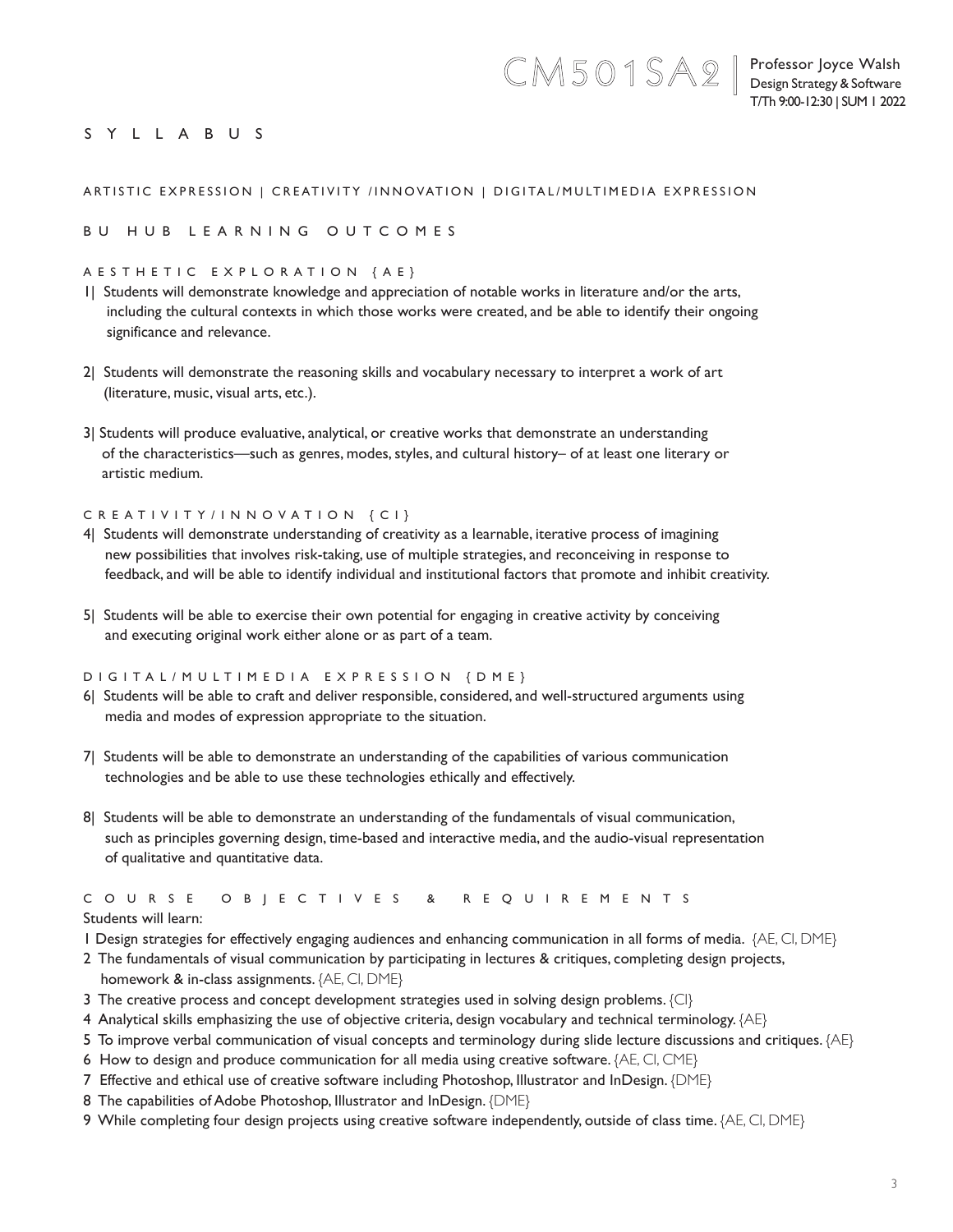# SYLLABUS

| READINGS   WEBSITES   VIDEOS   PODCASTS |  |
|-----------------------------------------|--|

CM501SA2**|**

|                | R E Q U I R E D                                                                                              |
|----------------|--------------------------------------------------------------------------------------------------------------|
|                | Graphic Design Essentials: Skills, Software and Creative Strategies, Joyce Walsh                             |
|                | Available at the bookstore, Amazon and the publisher's website for printed or for the best digital versions: |
|                | Bloomsbury: https://www.bloomsbury.com/us/graphic-design-essentials-9781350075047/                           |
|                |                                                                                                              |
|                | A D D I T I O N A L<br>R E A D I N G S                                                                       |
|                | Class I Introduction to Design                                                                               |
| *              | Graphic Design Essentials: Skills, Software and Creative Strategies, Chapter 1                               |
| *              | loyce Walsh website for syllabus, project plans, and book pdf   people.bu.edu/joycew                         |
|                | Class 2 Elements of Design                                                                                   |
| *              | Graphic Design Essentials, Chapter 2                                                                         |
|                | The Complete Color Harmony Pantone Edition, Leatrice Eiseman, Rockport                                       |
|                | Communication Arts   www.commarts.com/                                                                       |
|                | Class 3 Typography                                                                                           |
| *              | Graphic Design Essentials, Chapter 3                                                                         |
|                | Elements of Typographic Style, Robert Bringhurst, Hartley & Marks Publishers                                 |
|                | Never Use Futura, Douglas Thomas, Princeton Architectural Press                                              |
|                | Typography Timeline   http://www.counterspace.us/typography/timeline/                                        |
|                | Free Fonts   https://www.dafont.com/                                                                         |
|                | Class 5 Concept Development and the Creative Process                                                         |
|                | Ethan Hawke   Give yourself Permission to Be Creative   https://www.youtube.com/watch?v=WRS9Gek4V5Q          |
|                | Debbie Millman   Podcasts about design   https://www.designmattersmedia.com/designmatters                    |
|                | Abstract   Documentaries about Creativity in Design   https://www.netflix.com/title/80057883                 |
|                | Andy Goldsworthy, A Collaboration With Nature, Harry N. Abrams, Inc. Publishers                              |
|                | Class 6 Illustration and Photography                                                                         |
| *              | Graphic Design Essentials, Chapter 4                                                                         |
|                | The Picture Book, Angus Hyland, Laurence King Publishing                                                     |
|                | Image banks   www.masterfile.com/   Unsplash Free Hi-res photography: https://unsplash.com/                  |
| Class 7 Layout |                                                                                                              |
| *              | Graphic Design Essentials:, Chapter 5                                                                        |
|                | Making and Breaking the Grid, Timothy Samara, Rockport                                                       |
|                | Grid Systems in Graphic Design, Josef Müller-Brockmann                                                       |
| Class 8 Logos  |                                                                                                              |
| *              | Graphic Design Essentials, Chapter 6                                                                         |
|                | Logo, Michael Evamy, Laurence King Publishing                                                                |
|                | Pentagram Design Identities   https://www.pentagram.com/work/discipline/brand-identity                       |
|                | Famous Logos   https://www.fastcompany.com/1672666/the-worlds-most-famous-logos-organized-by-visual-theme#1  |
|                | Class 9 Visual Themes                                                                                        |
| $\star$        | Graphic Design Essentials, Chapter 7                                                                         |
|                | Beauty, Sagmeister & Walsh, Phaidon                                                                          |
|                | Class 10 Digital Interface Design Strategies                                                                 |
|                | Communication Arts Interactive Gallery   https://www.commarts.com/gallery?d=interactive                      |
|                |                                                                                                              |
|                | WIX Best beginners web design platform   www.wix.com                                                         |
|                | * Required Reading                                                                                           |